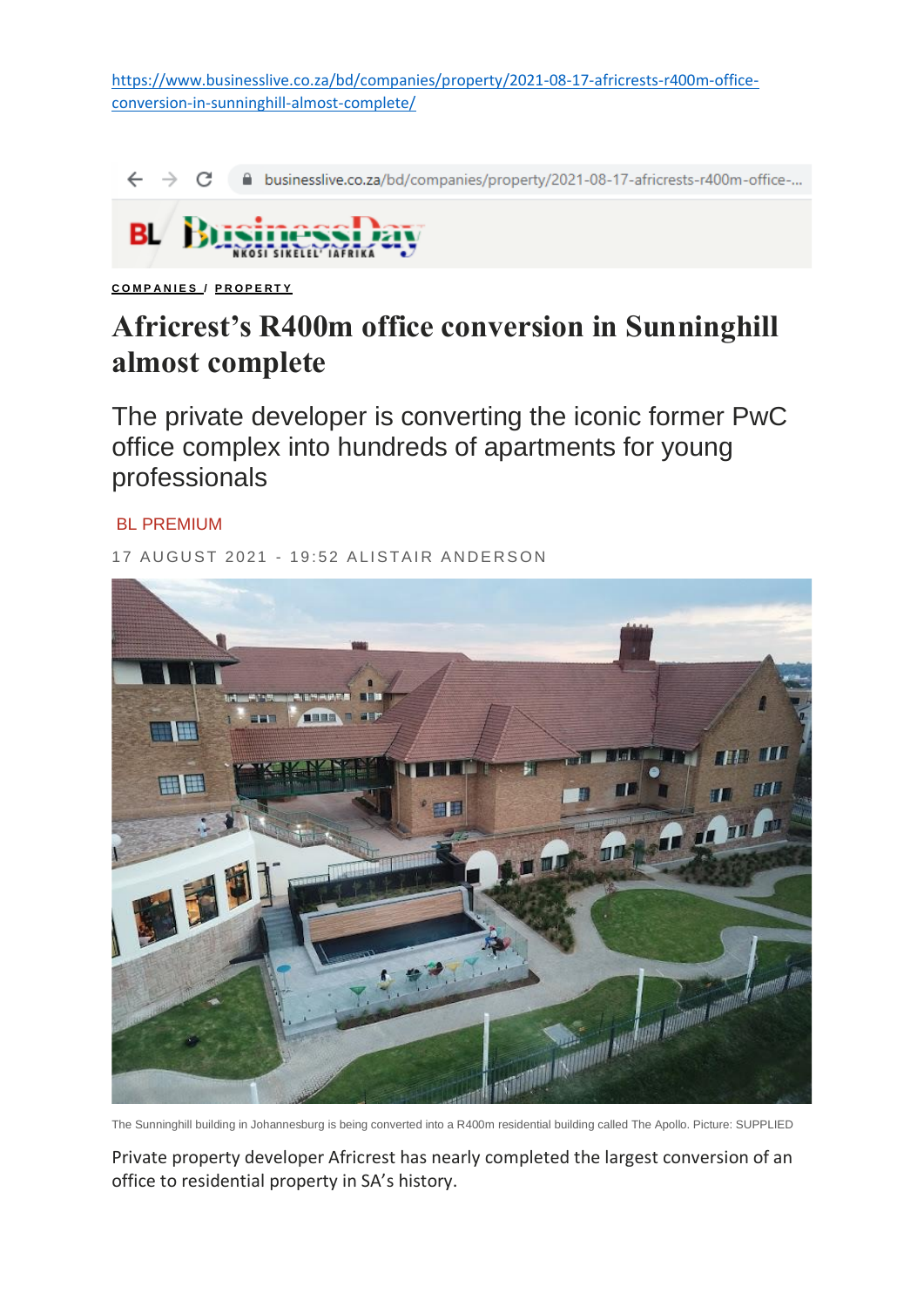The Sunninghill building in Johannesburg, which used to be auditing firm PwC's Gauteng office, is being converted into a R400m residential building called The Apollo, which will house more than 700 apartments. The conversion is being completed in phases.

This is part of a trend where landlords are taking vacancy-ridden offices and turning them into housing. Listed funds also recognise that residential property can be an investmentgrade asset, which is property felt to be of sufficient size and quality to be an attractive purchase target by one of the large institutional portfolios, such as retirement funds or insurance companies.

They are playing catch-up to real estate markets in other countries. Residential property makes up about 20% of the world's major property indices but less than 3% of SA's.

Africrest has become a leader in office to residential conversions and is the fastest growing build-to-rent company in SA. It owns more than 2,500 apartments and is on track to own more than 3,500 apartments in the next 12 months.



An apartment at The Apollo. Picture: SUPPLIED

It acquired PwC's former office building in Sunninghill from listed real estate investment trust (Reit) Attacq, the majority owner of Mall of Africa. In October 2020, it began to convert the building. PwC in turn moved to Waterfall City in Midrand.

"We are very excited about residential property. We see it as the next asset class and that is why we have been very aggressive, converting a number of buildings," Africrest director Justin Blend said in an interview with Business Day.

Blend said pension fund managers had realised that residential property offers consistent returns, which can fund dividend payments.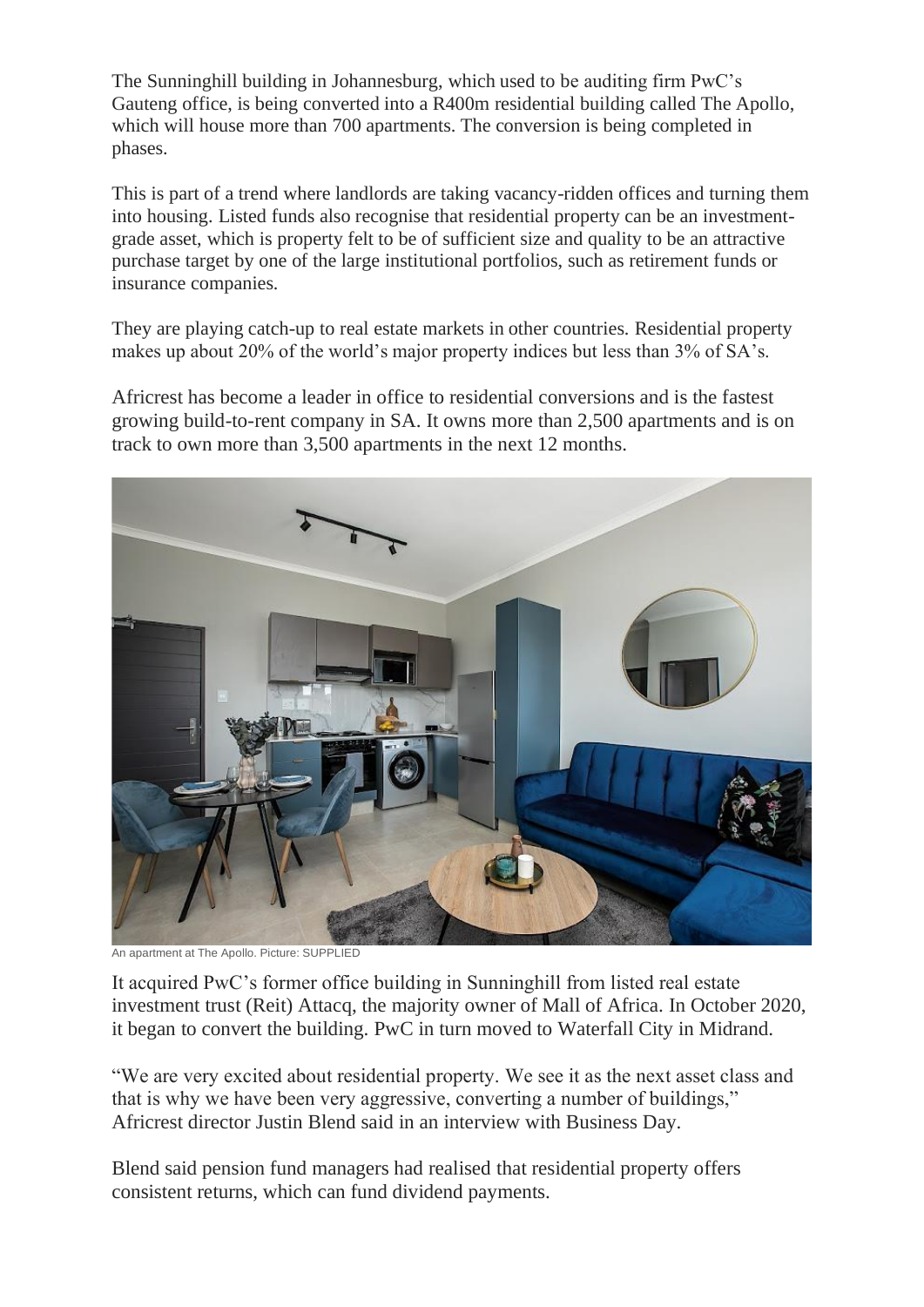"Retail assets have been struggling with the growth of online shopping and the oversaturation of malls in the market. Offices have also battled with vacancies before the pandemic already," said Blend.

"Then with the boom in people working from home, there is even more pressure. But, all along, residential property has stood strong. We have a large growing population of young professionals from all over the continent wanting to rent from Africrest."



Picture: SUPPLIED

He said his team had been eyeing the PwC office for years.

"We bought the building which is now The Alpha from Vukile Property Fund just before the hard lockdown was announced. This caused us to delay costs and put us under a lot of pressure. But it became very popular with renters. Then we could make progress on The Apollo," he said.

The Apollo is expected to be completed in the next two to three months.

Africrest is also developing The Atlas, which will have about 320 units. Combined, The Apollo, The Atlas and The Alpha properties will be worth about R800m.

The Apollo includes studios that can be rented from R4,890 a month, one-beds from R5,990 a month and two-beds from R7,550. It also has lifestyle-focused common areas including Zoom pods for quiet private work, games rooms and a gym.

All of the Sunninghill properties were bought by Africrest at between R3,000/m² and R3,500/m².